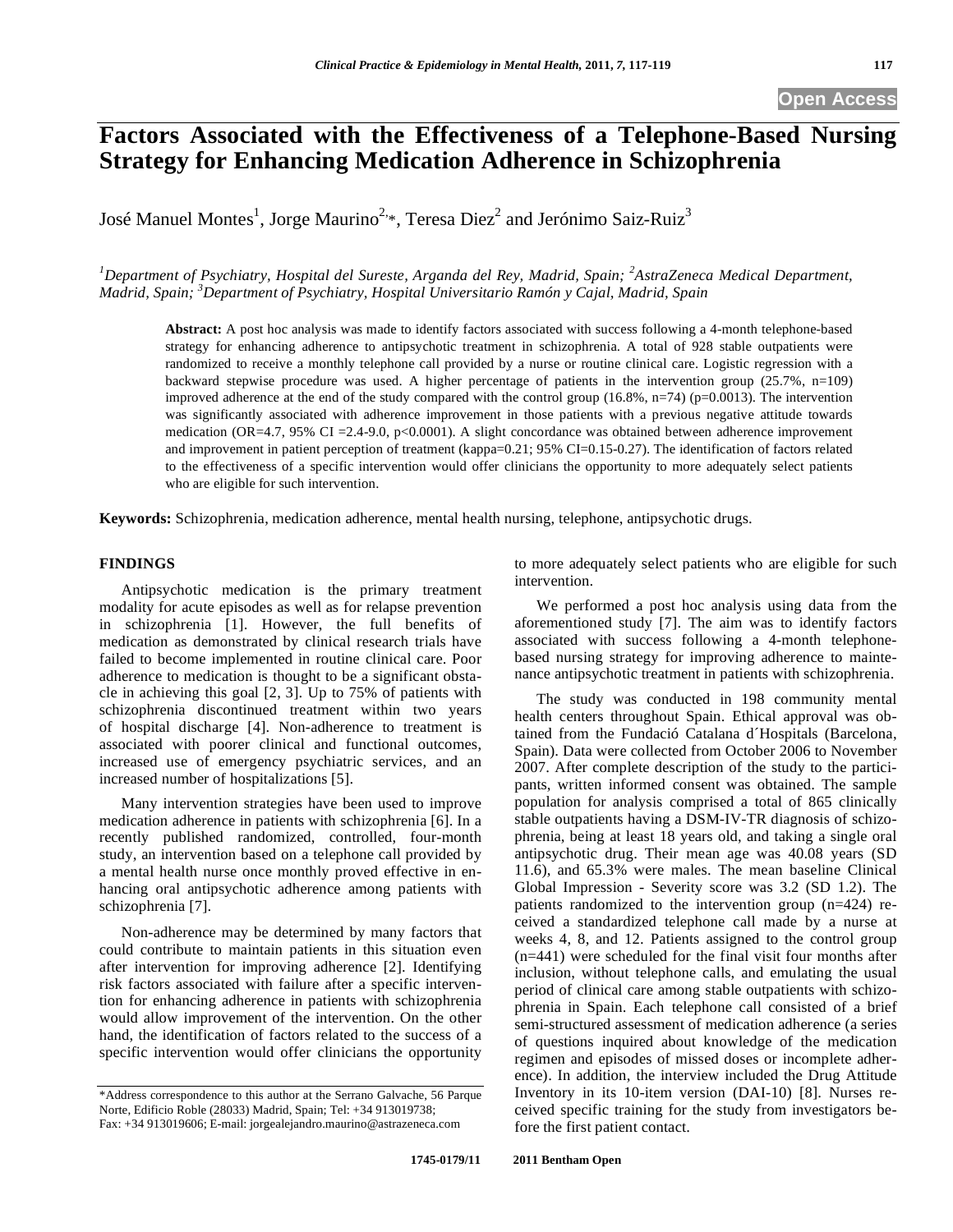

**Fig. (1).** Logistic regression for adherence improvente according to DAI-10

Adherence to antipsychotic treatment was evaluated by the treating psychiatrist and the nurse according to the Register of Adherence to Treatment scale (RAT): high (adherence with 80% of doses), moderate (adherence with 60-79% of doses), low (adherence with 20-59% of doses), and nil (adherence with  $\langle 20\%$  of doses) [7]. For the analysis, an improvement in adherence to treatment was considered when a patient was at least in an immediately higher level of adherence according to the RAT at the end of the study compared to baseline (e.g., moderate adherence at the end of study vs. low adherence at baseline).

A significantly higher percentage of patients in the intervention group (25.7%, n=109) improved adherence to treatment at the end of the study compared with the control group  $(16.8\%, n=74)$  (p=0.0013).

To explore factors which could be related to improvement in adherence after the intervention, socio-demographic and clinical characteristics of the patients who improved their adherence status were compared with those who did not. No significant differences were observed in terms of age, gender, living status, education, marital and occupational status, schizophrenia subtypes, number of hospitalizations, class of antipsychotic drug (typical vs. atypical) or previous psychoeducation received. On the other hand, a significantly shorter duration of illness  $(11.6 \text{ vs. } 13.5 \text{ years})$ p=0.0196), a greater number of previous acute episodes (2.3 vs. 1.6; p<0.0001), and shorter periods of time from the last acute episode (1.9 vs. 3.5 years; p<0.0001) or from last hospitalization (2.9 vs. 4.9 years; p<0.0001) were observed in those patients who improved their adherence status at the end of the study compared to those patients who did not experience improvement. Taking into account the bivariate analysis described above, a multivariate analysis (logistic regression) was performed to more adequately identify outcome predictors for improvement in adherence. Sociodemographic and clinical variables were introduced in the model as independent variables, with improved adherence as the dependent variable. After backward stepwise elimination of the non-significant variables (p>0.05), the following variables remained in the model: group of study (intervention vs. control, OR= 1.86, 95% CI=1.31-2.65, p=0.0006) and baseline DAI-10 score (negative [score <0] vs. positive attitude towards medication [score  $>0$ ], OR= 5.57, 95% CI=3.83-8.11, p<0.0001). The odds ratio for improvement in adherence with the intervention was calculated in those patients with baseline negative and positive attitudes towards medication. The telephone-based nursing intervention was significantly associated with improved adherence in those patients with a previous negative perception of treatment (OR=4.7, CI 95 %=2.4-9.0, p<0.0001), but there was no significant association in those patients with a previous positive perception (OR=1.2, 95% CI =0.8-1.9, p=0.3628) (Fig. **1**). A kappa index was obtained to assess the concordance between the improvement in adherence after the intervention and improvement in patient perceptions of treatment. A slight concordance was observed between these two variables  $(k=0.21)$ ; 95% CI=0.15-0.27).

The principal findings from these analyses demonstrate that the intervention was significantly more effective in those patients with a previous negative perception of treatment compared to those with a good perception.

The critical importance of optimal adherence to prescribed antipsychotic treatments has been convincingly demonstrated in patients with schizophrenia [4]. Positive attitude towards medication, as measured by the DAI-10, is associated with significantly higher adherence rates [9].

This study suggests that adherence can be improved with an intervention even in those patients with a risk factor consistently associated to non-adherence, such as a negative attitude towards medication. Furthermore, when a bad perception of antipsychotic treatment is detected in a patient, this telephone intervention could be applied in order to enhance adherence and, subsequently, to improve the outcome.

Improvement in adherence after the intervention in those patients with a baseline negative perception of treatment could be partially explained by improvement in their attitude towards medication. A slight concordance was observed be-